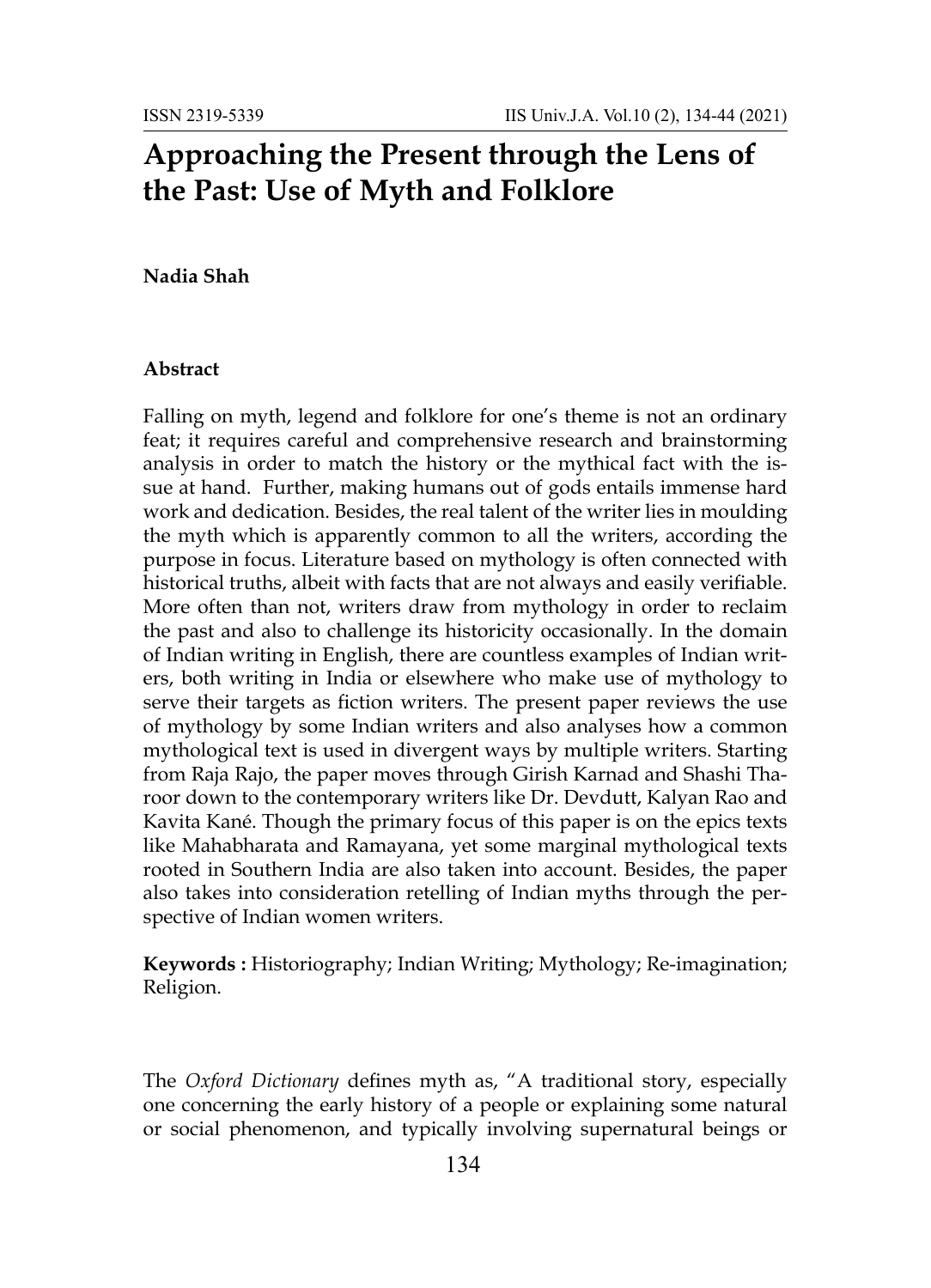events." There are two terms in this definition that warrant attention; tradition and history. The connection of myth with tradition and history supplies a substantial amount of inseparableness and intimacy of myth with the place, the community, the culture and the people in which the myth is rooted. In fact, there are instances in which many societies go to the extent of putting their faith in myths and legends to the extent of considering them as true and just account of their otherwise remote past. By grouping them together, they juxtapose their myths and legends with the historical past. Having said that, a myth can't be taken as the true account of history, in fact, calling something a myth necessarily implies the fictitious and make-believe nature of the story. It cannot be gainsaid that myths have a deep connection with traditions associated with religion that are generally spiritual in nature and also with the associated cults and rituals. In this context, a folklorist from Finland, Lauri Honko has a very comprehensive definition of myth to offer, which states:

> "Myth, a story of the gods, a religious account of the beginning of the world, the creation, fundamental events, the exemplary deeds of the gods as a result of which the world, nature and culture were created together with all parts thereof and given their order, which still obtains. A myth expresses and confirms society's religious values and norms, it provides a pattern of behaviour to be imitated, testifies to the efficacy of ritual with its practical ends and establishes the sanctity of cult." (49)

Myths are dynamic in nature because they have come down to the reader through the oral tradition. The original myth then is subjected to multiple perspectives and situations, changing it with the need and the demand of the render and the situation at hand. Therefore, as the mythical story spreads between cultures or as there is a change in faith, myths too adapt accordingly. Similarly, there are instances in which, over a period of time, certain historical as well as literary material acquires attributes that are otherwise mythological in spirit and nature. Interestingly, the word, myth has a history of pejorative use as well when it was and still is used to dub the religious and cultural beliefs and the associated cults and rituals of other cultures and religions as made up and untrue. Nevertheless, the study of myths in general is done by the branch of study commonly called as mythology. It also undertakes the study of a corpus of myths united by a subject having a common attraction. For instance, Greek mythology, Roman mythology, Hindu Mythology, Christian mythology, Jewish mythology and many such mythological texts are grouped under one head because they point at a common idea.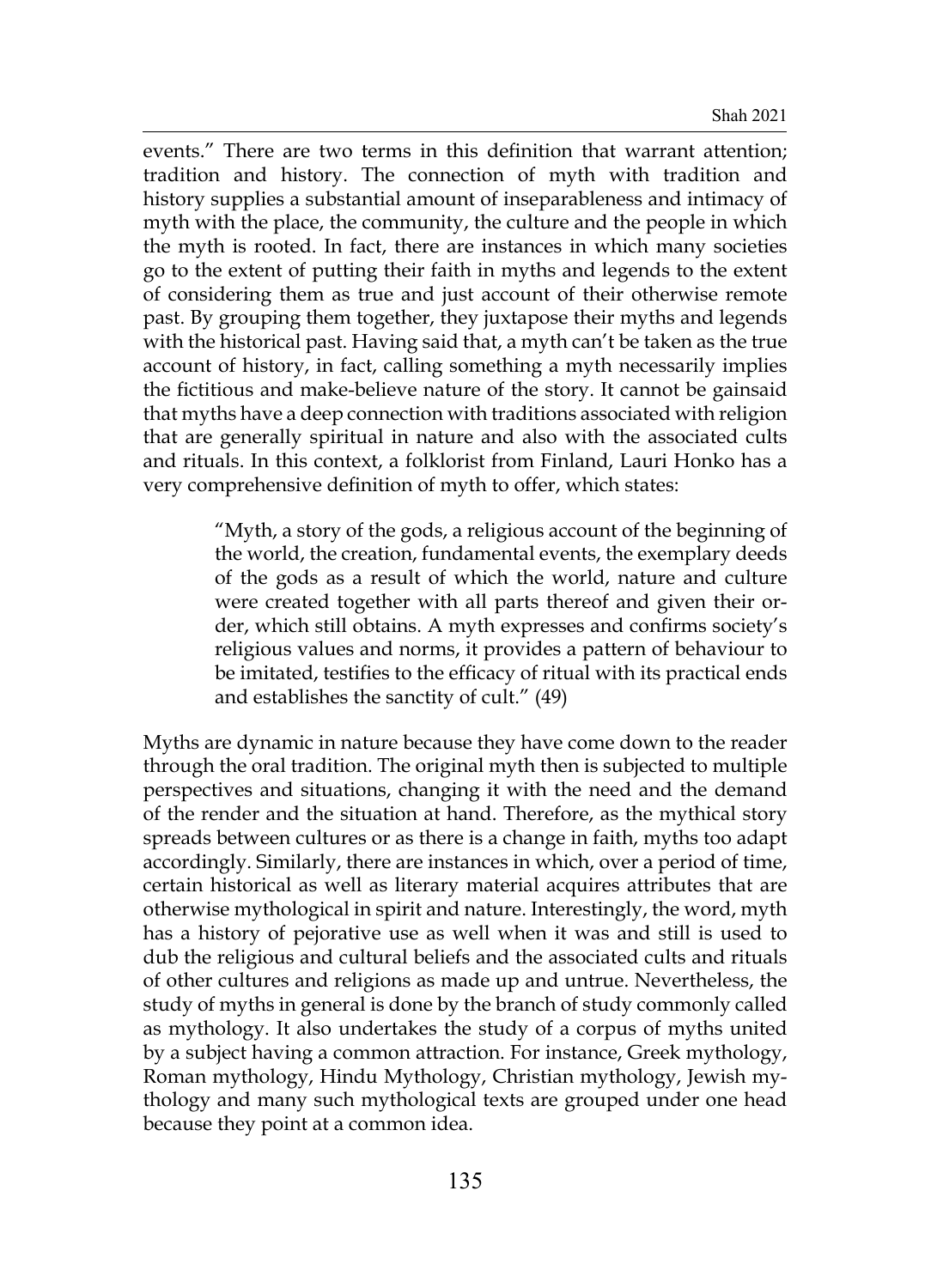## IIS Univ.J.A. Vol.10 (2), 134-44 (2021)

Myth belongs to the genre of folklore. It consists of foundational narratives or stories of a societyand its people. Myths are usually peopled by supernatural beings, gods and demigods. Closely linked to the genre of myths is the genre of legends that revolve round the stories of everyday human beings, mostly some kind of leaders. If we attempt tracing the origin of myths, we may end up tracing the history of human existence itself because myths are as old as thinking about stories and human thought itself. Freud's comment on myth as "the great primordial truth, the precipitate of the unconscious" (*qtd*. in Sankaran 1) aptly fits here.

The idea of the unconscious and the terms associated with it are beyond the domains of proper rational thinking and verifiability. However, humans have always exhibited an intense predisposition towards making some sense out of the world order and their own actions. In other words, curiosity has had a huge role to play in pushing the cultures and civilizations forward. Myths have come handy in filling and fitting themselves in the gaps where rational explanationrefuses to fit in. Explaining myth in such roles, Elina Helander-Renvall comments,

> "Regardless of how we define myths, the myths are available to us. In their daily lives, people often search for explanations for their existence and identity, for the origins of their activities, for the plans of gods and for certain truths to emerge. Myths are able to give answers that modern knowledge system cannot afford to give. In post-modern times and beyond, myths help to stretch the boundaries of prevailing worldviews and modes of thought." (57)

Rooted in the tradition of oral narration, myths have been a great resource for the ancient performers and the subsequent writers of literature and they continue to suffuse literary works with content and ideas. For instance, English works draw immensely from Roman and Greek myths which though were not originally available in English. Since myths are a power house of meaning, writers use them either directly or allude to them so as to add meaning to their own content. In other words, to literature, myth serves the purpose of both metaphor and allegory. Wide range of writers like Shakespeare, Milton, Yeats, Eliot, Kafka, Golding, Lawrence, Joyce allude to ancient myths in order to express the problems and conflicts surrounding their characters or the times they inhabit and also to find some semblance of a resolution at the end. In "Mythe/Myth," a paper written by Joseph Strelka from the New York State University, Albany, suggests, "Many literary works serve as excellent examples of the revitalization of myth. No less worthy of note, it is often myth that gives power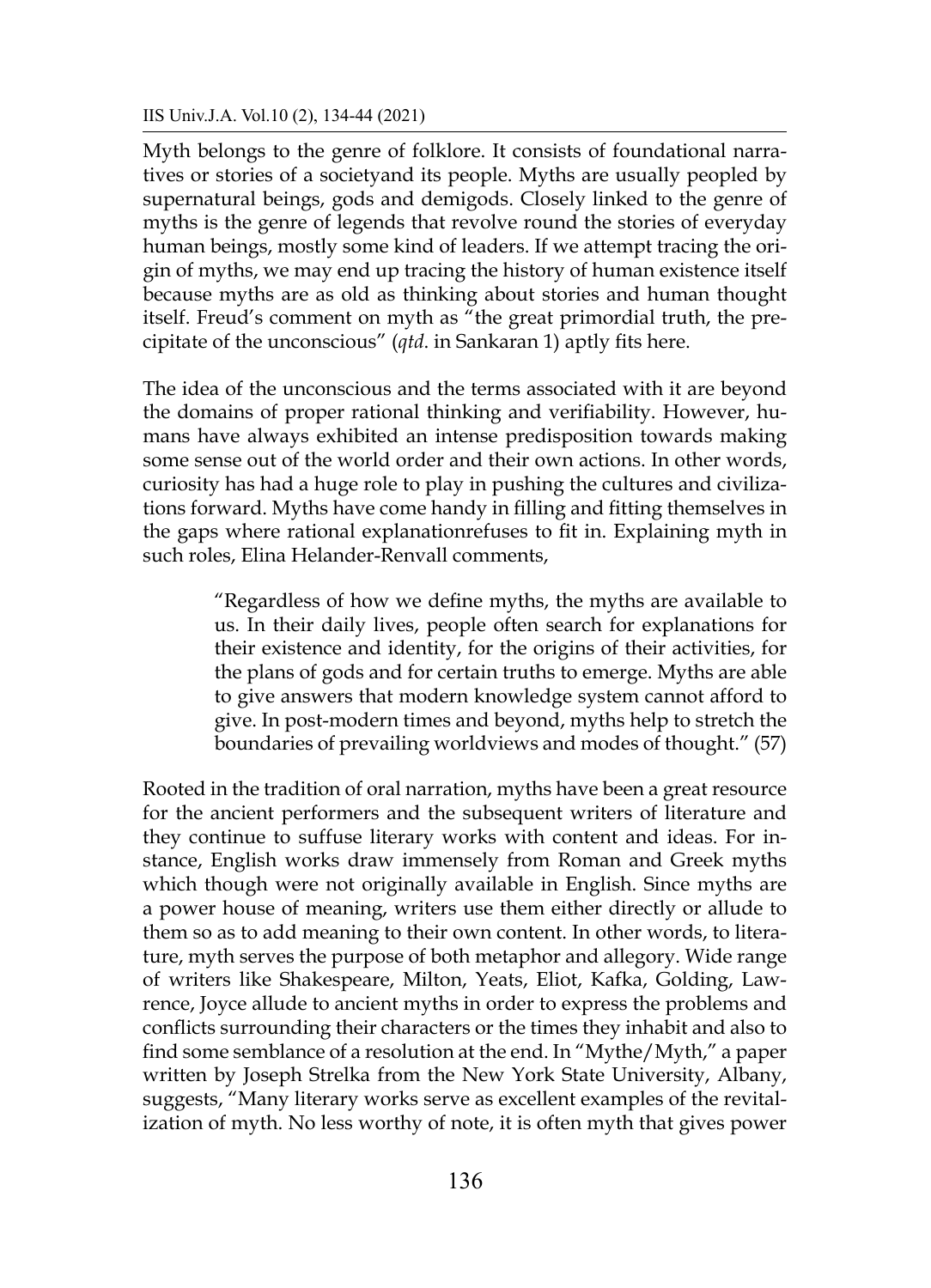and vitality to some of the greatest works of literature."

Many writers make use of comparative mythology in order to systematically compare myths of different cultures. The aim is to seek the common thread underlying divergent cultures. Similarly, many writers seek to interpret the present mythically by drawing comparisons with the existing myths by way of juxtaposing the two. There are instances when writers have resorted to myth and folklore in order to detach themselves from the present in order to come to terms with their past.

T.S Eliot's ground breaking poem, *The Waste Land* is a pastiche of myths. Eliot weaves Biblical, European, Hindu and other mythologies to voice the *angst* brought about by modernism. The mythical method supplied him with a feasible apparatus to capture and then express the complexity, confusion and chaos embedded in the modern life. Yeats' poetry is replete with examples of Gaelic and Christian mythology, Milton draws from Biblical mythology and Shakespeare is heavily loaded with Greek and Roman mythology.

In the Indian sensibility, myth, religion and history go hand in hand. Therefore, myth and legend are a part and parcel of Indian ethos. V.S Naipaul observes:

> "Religious myths touched every part of the land ... story within story, fable within fable: that was what people saw and felt in their bones. Those were the myths, about gods and heroes of the epics, that gave antiquity and wonder to the earth and people lived on." (35)

Partha Chatterjee also points out,

"Myth, history, and the contemporary – all become part of the same chronological sequence; one is not distinguished from another; the passage from one to another, consequently, is entirely unproblematical." (80)

The Indian writers, particularly the postcolonial prose and fiction writers in English draw extensively from Indian myths and legends in order to put life and blood in their works. Girish Karnad's plays like *Yayati*, *Hayavadan*, *Nagamandala*, *Fire and Rain* and Raja Rao's *The Serpent and the Rope*, for example, rely for sustenance on myths in order to cash on such appeals and attributes of myth that are emotive, figurative, historical and also sym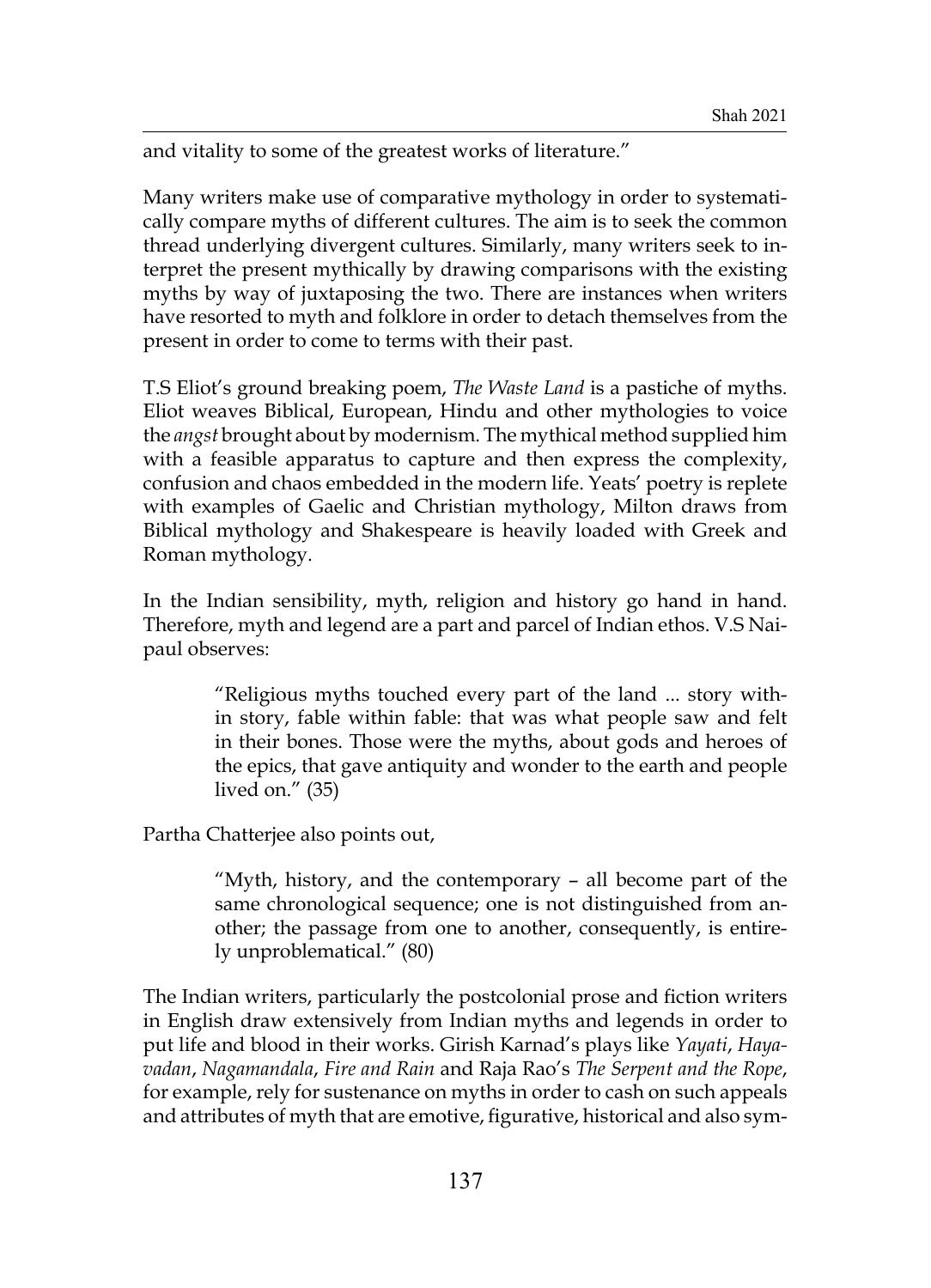bolical in nature. In fact, a number of Indian writers like Salman Rushdie, Anita Desai, Vikram Chandra, Amish Tripathi, Amitav Ghosh, Ashwin Sanghi, Devdutt Pattnaik and many other diasporic writers of Indian origin writing popular fiction have explored and made use of Indian mythology and legends in their works. Indian writers writing in English rarely explore the myths and legends that their European counterparts draw from and there is a reason to it. In comparison to the Western writers, Indian writers are more close to the myths originating from their own land. In the words of Meenakshi Mukherjee, they "are still closer to their mythology than the modernIrish or British people who are to Celtic folk-lore or Greek legends." (38) She proposes two primary ways in which Indian English fiction relies on some mythical material; "as a part of a digressional technique of which Raja Rao is the most outstanding exponent and as structural parallels, where a mythical situation underlines the whole or a part of a novel."(41) As far as Raja Rao is concerned, he makes the 'digressional' use of myth in his novels like *Kanthapura*(1938), *The Serpent and the Rope* (1960) and *The Cat and Shakespeare* (1965). Rushdie, Anita Desai and others on the other hand employ myth to make some sense of the modern day chaos thereby juxtaposing past over present to understand it. In either of the two cases, it seems then, writers engaged in drawing on myth and folklore are more interested in their past rather than their future. They rely heavily on the mythical past which they visualize as a headspring of great imaginative and creative energy in which they see huge potential to shape their political aspirations and destinies. Moreover, unlike future which is uncertain and unpredictable, myths offer a platform which is substantial having a backing of a lived experience that is clear about what could be the consequences of something with a substantial degree of certainty. The range is extensive, that is be it the problems of governance, issues of power and justice or the ideas concerning the ideal society and its ruler or it may be the dynamics that govern the interaction of gender with society, myths present wide ranging instances and specimens.

Broadly speaking, The *Ramayana* and the *Mahabharata* are two major Indian epics, in the Indian socio-literary arena that have spawned innumerable retellings and re-imaginings. These epics focus on men in general but more specifically they revolve round the life of royal men and the wars they get engaged in. Writers also rely for their themes on *Vedas*, *Upanishad* and various Buddhists scriptures. Similarly, there are some epics written in Tamil language like *Silappatikaram* and *Manimekalai* that also feature the life and problems of royal men like princes and kings and are also more or less pre-occupied with the issues related to governance, politicsand power. However, the difference lies in the fact that these are not centered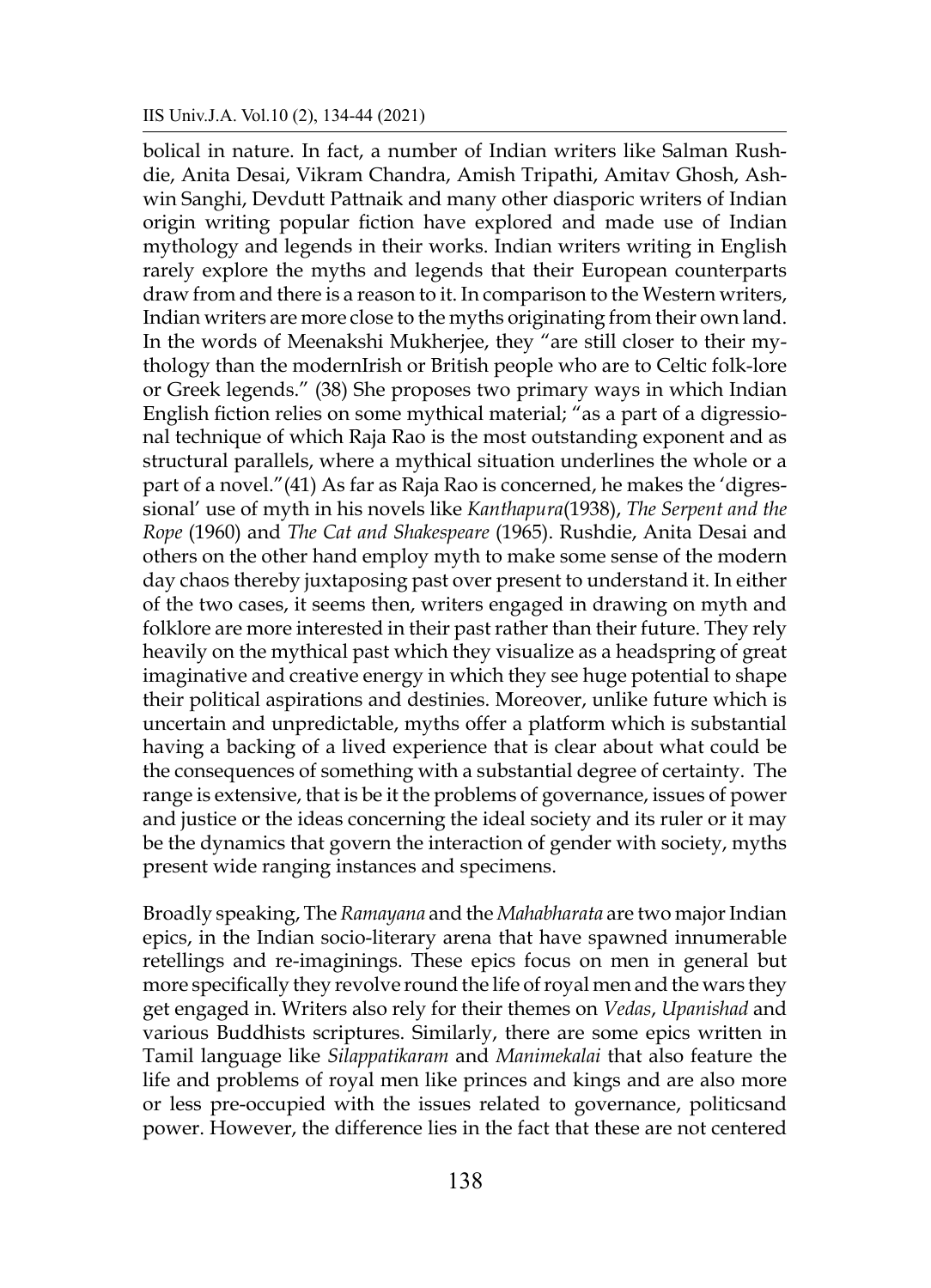exclusively on men; they feature ordinary women as well in the central roles.

In the current Indian literary scenario, mythological thrillers today, are very popular. In fact, they have become a genre of their own making, with many writers giving wings, and words, to their imagination through the use of myth. These writers use myths either to evoke patriotic feelings or to generate humour and satire to criticize certain social norms.

Raja Rao who is counted among the most significant Indian novelists writing in English during the middle decades of the 20th century, wrote *Kanthapura* in 1938, which is a great example of mythical adaptation. Rao draws analogies from *Ramayana* by drawing parallels between Indian struggle for independence together with Gandhian revolution and Lord Rama's struggle and his march along with his army to rescue Seeta, his wife from the palace of Ravana. For instance, he writes:

> "The Mahatma will go to the Red-man's country and he will get us *Swaraj* and Rama will come back from exile, and Sita will be with him, for Ravana will be slain and Sita be freed, and he will come back with Sita on his right in a chariot of the air, and brother Bharata will go to meet them with the worshipped 'sandals' of the master on his head. And they enter Ayodhya there will be a rain of flowers. Like Bharata we worship the sandals of the Brother." (183)

R.K. Narayan uses modern familiar settings and characters and juxtaposes them with themes from popular myths. For instance, he employs the myth surrounding *Bhasmasura* very creatively in *The Man Eater of Malgudi*. *Bhasmasura* is perceived commonly as the demon who resorts to self-destruction. The *asur* is a perfect example of the modern man who is adamant upon destroying the creation. In this context, Srinivasa Iyengar observes:

> "*The Man-Eater of Malgudi* was itself meant to be a modern version of one of the Deva Asura conflicts of very ancient times. Vasu is the killer of animals, the purveyor of carcasses, the enemy of Kumar, the temple elephant and the tremor he is prince of darkness. of men (the other); he is of blackness all compact, he glows with evil, The evil here is anti-life, anti-nature and anti-faith but where is the power that is going to rid Malgudi of this demon, this cannibal, this Rakshas?" (382)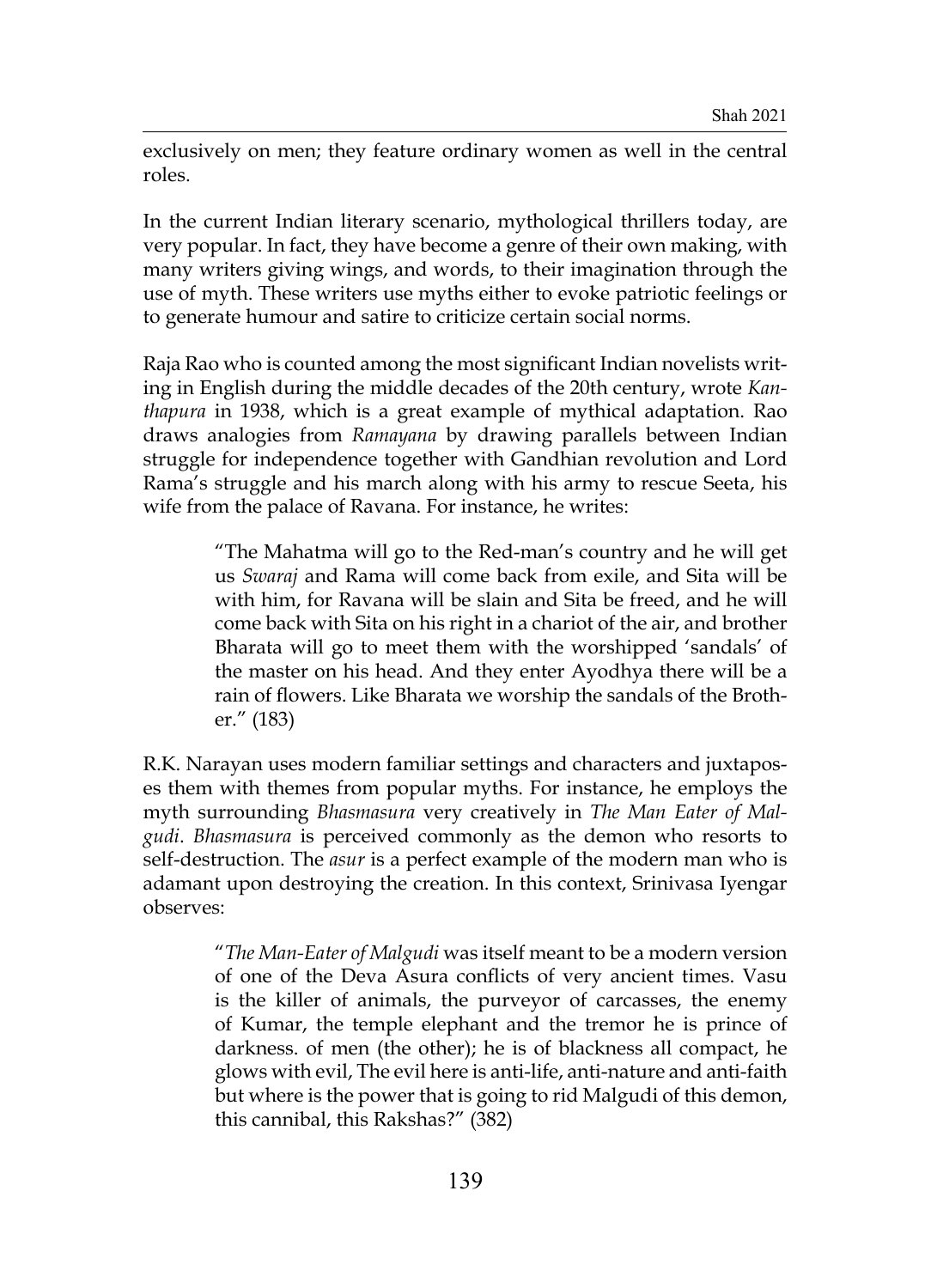### IIS Univ.J.A. Vol.10 (2), 134-44 (2021)

Girish Karnad, known primarily as an Indian playwright wrote in Kannada and translated most of his work into English by himself. He is counted among the three great writers of the modernIndian drama; the other two are Vijay Tendulkar and Badal Sircar. Like his other two counterparts, Karnad often takes recourse to history and mythology in order to tackle issues that are contemporary in relevance. He is not limited by the details of the original myth; he enjoys often experimenting successfully with ancient myths and legends to reveal the facts related tomodern Indian life. This is his was of juxtaposing the past with the present creatively. Myth brings with it an energy and a power with which Karnad experiments to give voice to the variety, complexity and intricacy of modern life. This brings to his works a cosmological and a metaphysical significance. In his experiments with myth, he was influenced to a large extent by *Mahabharata*, a version published in 1951 by C. Rajagopalachari. Moreover, during his childhood, he was exposed extensively to street plays in Karnataka villages which combined with his deep association with Western drama staged in Mumbai. It added to tempt him to retellthe myths and legends of India in the backdrop of modern context. Karnad's peculiar use of myth consists of drawing characters that are caught in psychological, existential and philosophical conflicts. Further, through the use of myths, Karnad indirectly but subtly questions the traditional and historical values embedded in the myths and their present day relevance.

At 23, in 1961,Karnad published *Yayati*. It is a retelling of the story of King Yayati who was one of the ancestors of the Pandavas. Incensed at Yayati's infidelity, Shukracharya curses him into premature old age. As a remedy, Yayati seeks sacrifice of their youth from his sons and one of his sons agrees to do the sacrifice. In this play, Karnad ridicules the ironies of life through characters from *Mahabharata*. It enjoyed huge and instant success and was translated and staged in several other Indian languages soon after it was published. The play was also adapted in Hindi for a stage performance by Satyadev Dubey and the Amrish Puri, the legendary actor played the role of the protagonist.

Shashi Tharoor, an eloquent Indian writer and politician, writes with a flawless merging of fiction and myth. In *The Great Indian Novel*, he employs the framework of *Mahabharata* as a fit framework to demonstrate Mahatma Gandhi's return to India in 1915 and Indira Gandhi's second premiership in the early 1980s followed by the state of 'emergency' and its aftermath. He proclaims that, "my fiction seeks to reclaim my country's heritage for itself, to tell, in an Indian voice, a story of India." (25) Employing the mythological format, Tharoor borrows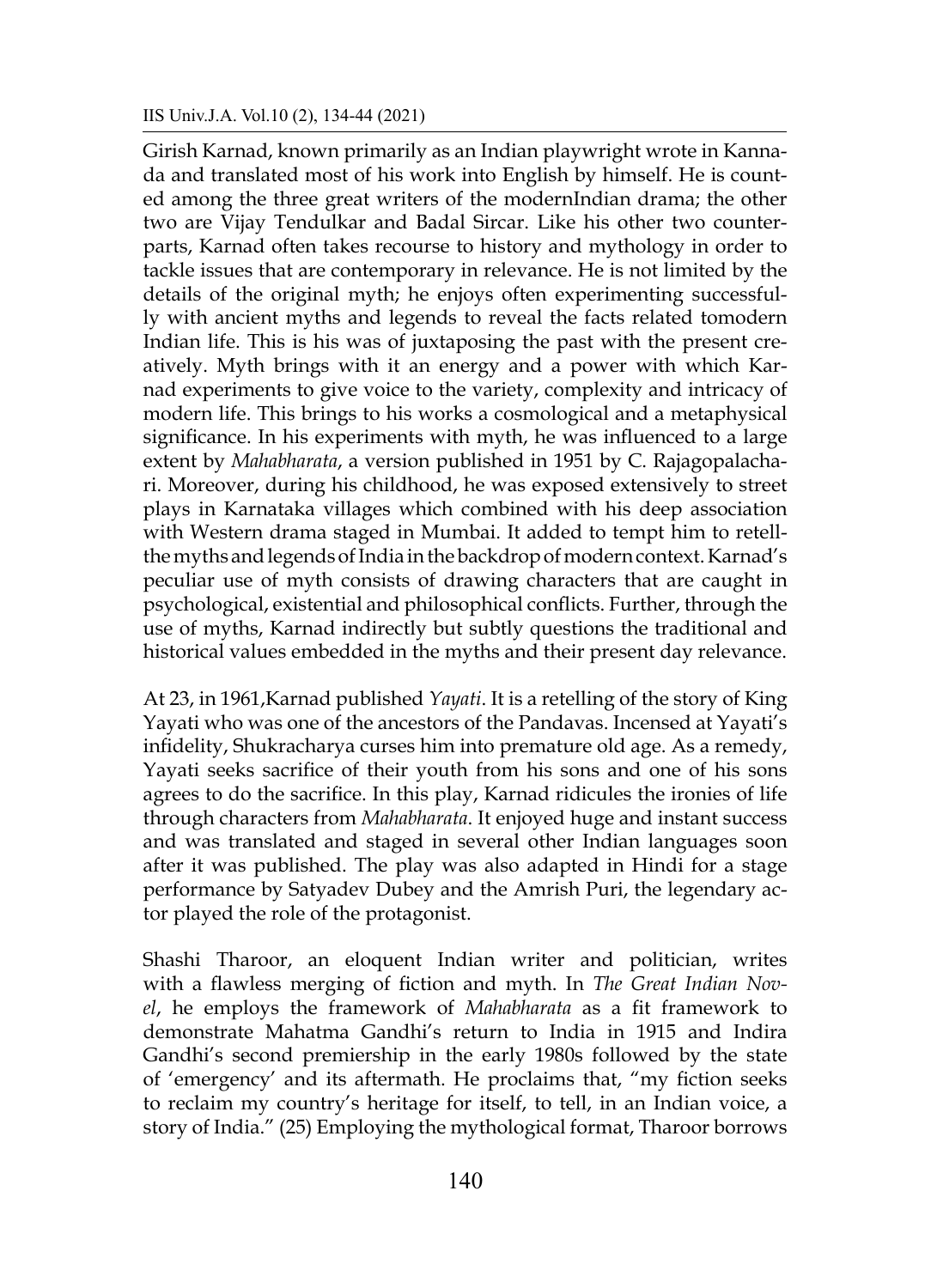characters from history and mythological texts and collocates one against the other. For example, he takes characters like Mahatma Gandhi and Jawaharlal Nehru from history and their corresponding counterpar ts from the ancient Indian epics. Therefore, the novel operates on two time frames simultaneously; mythical time and historical time. He uses this format to question the Western historiographic tradition in order to problematise historical knowledge. Linda Hutcheon's proposition seems perfectly relevant here:

> "There is a deliberate contamination of the historical with didactic and situational discursive elements, thereby challenging the implied assumptions of historical statements: objectivity, neutrality, impersonality, and transparency of representation." (92)

Devdutt Pattanaik who has a flair for clubbing traditional ideas with the modern world, is another writer who makes a peculiar use of myth in his writings. He draws inspiration for ideas related to business and commerce from many Indian epics. His works include, *Myth=Mithya: A Handbook of Hindu Mythology*, *Sita: An Illustrated Retelling of the Ramayan*, *Seven Secrets of Shiva*, *The Book of Ram*, *Seven Secrets of Vishnu*, *Jaya: An Illustrated Retelling of Mahabharat*, *Shikhandi: and the other Tales they don't Tell You*, *My Gita* etc. For him myth is "essentially a cultural common understanding of the world that binds individuals and communities together. This understanding may be religious or secular" (*Myth=Mithya* 39).

Amish Tripathi, another modern playwright known for his Shiva Trilogy, which fuses together myth, history, and fiction. It talks about a particular man's journey and how his journey was converted into a legend which in turn made him into a God. The individual parts of the trilogy are: 'The Immortals of Meluha', 'The Secret of the Nagas' and 'The Oath of the Vayuputras.'This trilogy can be visualized as Tripathi's attempt at reconciling religion/myth with science. By proposing that gods were not figments of imagination, he seems to be suggesting that they were men of flesh and blood at a particular time in history. The 'godhood' that is being ascribed to them has been earned by them by their good deeds and *karma*. He goes on to suggest that their names carry weighty meaning and they are not just names; they signify virtues and qualities that are present in the ordinary mortals capable of becoming great leaders and gods. He believes that those who are perceived as gods also suffer existential pangs and strive to make some sense out of the world order. In *The Secret of the Nagas*, Shiva's uncle tells him,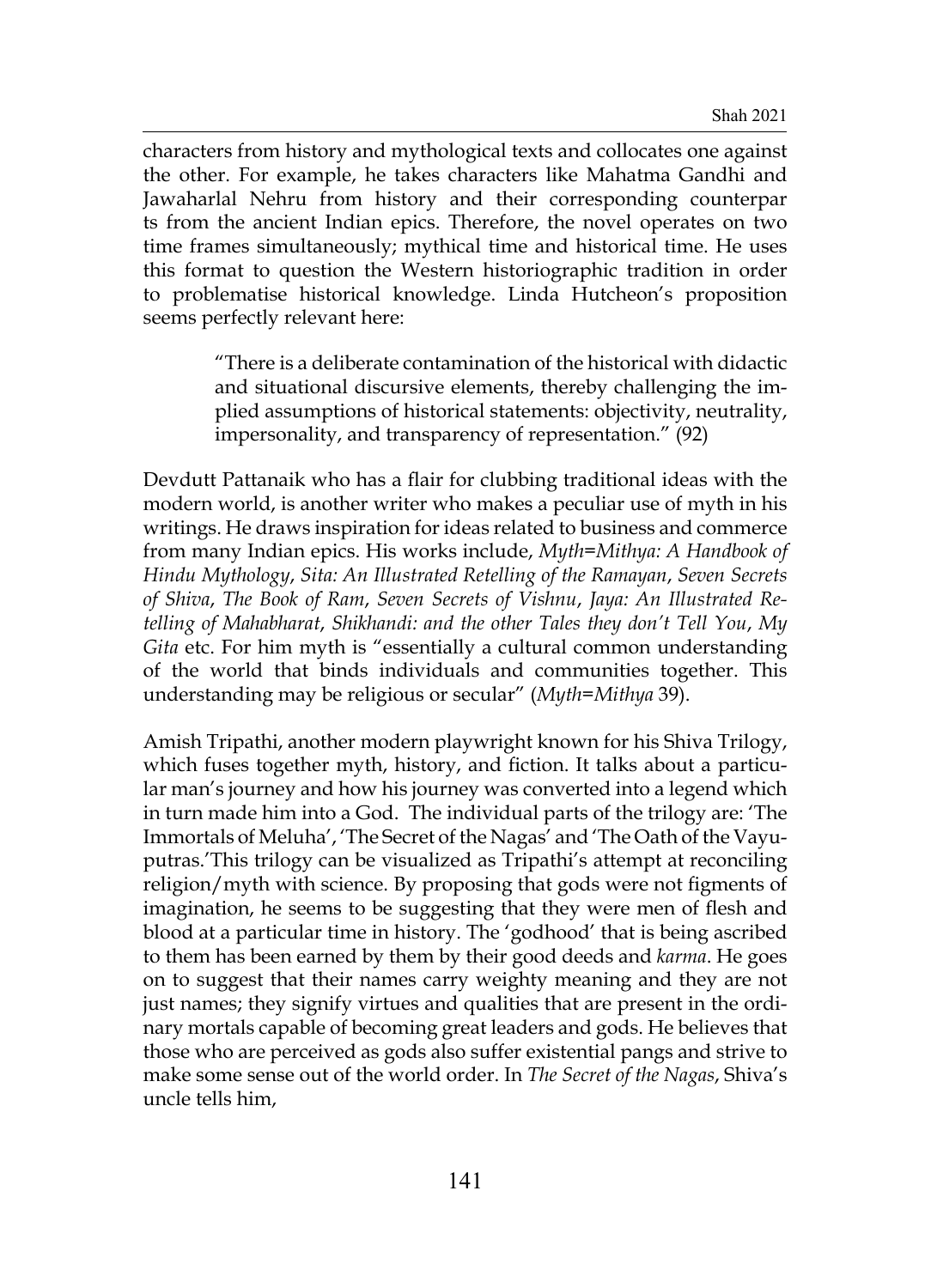"It is your karma to fight evil. It doesn't matter if the people that evil is being committed against don't fight back. It doesn't matter if the entire world chooses to look the other way. Always remember this. You don't live with the consequences of other people's karma. You live with the consequences of your own." (144)

In this context, Devdutt Pattanaik has something similar to say:

"Both *Ramayana* and *Mahabharata* are about human society and about rules. In the *Ramayana*, Ram follows the rules but in the *Mahabharata*, Krishna breaks the rules. We are told both are righteous. Both uphold dharma. Both are forms of God. Both fight corruption. How can that be?" ("Rules Do not make Ram", *Mumbai Mirror*, Aug 18, 2010)

Kavita Kané, an Indian writer writing mythology-fiction focuses on the neglected and altogether forgotten female characters of the Indian epics. She presents myths and their import through a woman's perspective. Her notable works comprise of *Karna's Wife: The Outcast Queen*, *Sita's Sister*, *Menaka's Choice*, and *Lanka's Princess*. For instance, *Sita's Sister* is a novel about Lakshmana's wife, Urmilla who doesn't really figure in the mainstream myth. Urmilla is left behind alone when her husband, Lakshmana chooses to accompany his brother Rama and his wife Sita on exile for fourteen years. The novel carries a fresh perspective that was hitherto neglected because it is told exclusively through Urmillas. It narrates her ordeal when she is left to fight her life all alone. In spite of everything, she emerges as a woman of courage, conviction and perseverance. Therefore, Kané makes use of myth to give voice to her feminist commitments. *The Palace of Illusions*, a novel by another female mythological author, Chitra B Divakaruni, also retells the story of *Mahabharata* from the point of view of another marginal character, Draupadi. This novel also combines feminism with myth, history and fiction.

Ashwin Sanghi combines history, theology and mythology for his fictional works. In *Chanakya's Chant*, as the title itself suggests, he goes back into history affected by mythology and uses the legend of Chanakya. Chanakya carries the connotations of a strategist who plans with intelligence as well as cunning for the sake of the State. In the novel, Chanakya comes to life through his fictional equivalent, Pandit Gangasagar Mishra. For Sanghi, myths are perfect analogies for explaining concepts like *karma* and the equation between cause and effect. Therefore, rather than restricting its import to the myth itself, the myth becomes an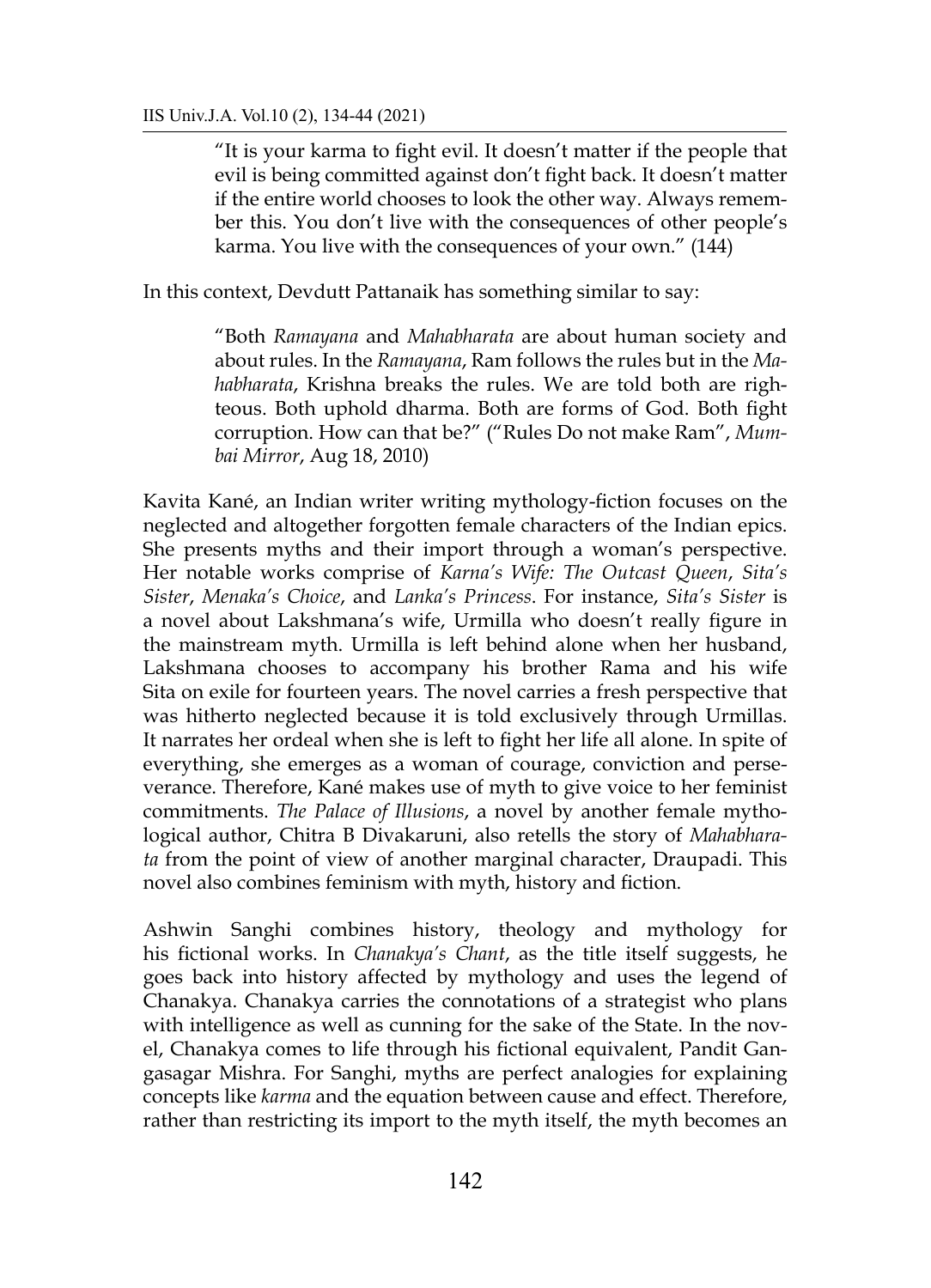explanation of the human experience and its associated problems of the world that is remote from the myth. "Myth ceases to be merely primitive and becomes universal. It ceases to be false and becomes true. It depicts the human condition." (Segal 48)

In addition to Indian writers writing in English, there are many writers writing in their respective regional languages that focus on myth, folklore and legend to bring to the forefront the modern problems or even at times to delve deeper and critically evaluate the historical process leading to those problems in myth and legends. In other words, such writers go back into history to handle present. For example, *The Untouchable Spring*, a novel by Kalyan Rao, written originally in Telugu is a saga of *Dalits* or low caste Hindus, who find themselves oppressed at the hands of Hindu upper classes. The novel traces the origin of the *Dalits* in the myth of a cow, 'Kamadhenu' wherein a curse from a god reduces a whole class and its successive generations to low caste wretched people. The *devas* and *devatas*join the gods in cursing when they pronounce that the person involved shall live in *kaliyuga*, the age when goddess *kali* will reign supreme, eating the meat of dead cows and sweeping the streets, an apt comment on how *Dalits* live. Rao uses the myth critically for the reader to evaluate the justification behind the continuous oppression and persecution faced by *Dalits*, earlier labeled as untouchables. The novel has been critically acclaimed and also translated into English as well.

Indian society is characterized by and large by tradition and orthodoxy so much so that modern and tradition not only overlap but also clash with one another here and there. In literature also, the collision as well as the dependence is quite explicit. Indian writers are so deeply committed to their past and tradition that their writing draws sustenance from it. Hindu mythology in particular is a subconscious source of symbols and motifs for their works. They weave mythology with the present day, thereby modernizing the past and decontextualizing the present. This juxtaposition has brought forward classic pieces of art and literature. Indian writers have been experimenting with mythology with ever new and creative ways to return to stories associated with them. Lately, the focus has been on an exploration of the minor characters and sub plots. In addition to adding value to the work of art, employment of myths and legends enables a writer to situate the new work in the larger corpus of literature coming from a particular culture or place and also beyond.